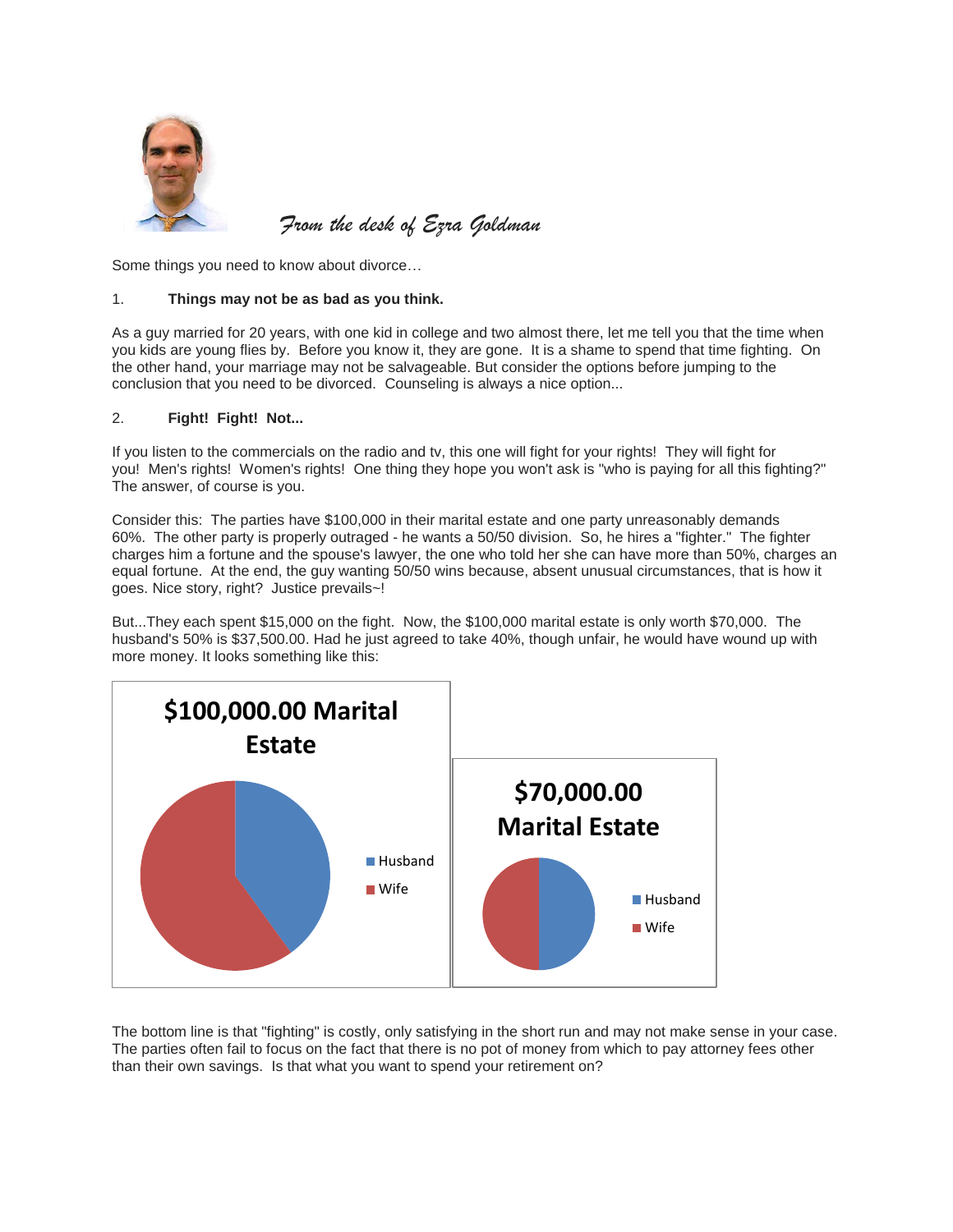#### 3. **My wife's lawyer is a hack!**

In many if not most legal arenas, it is a bonus for the opposing counsel to be weak. And weak, unprepared and inexperienced lawyers are very easy to come by. In a criminal case, an inexperienced prosecutor is a blessing. In a civil case, an inexperienced opposing counsel can ruin his client's case in 1,000 ways. But in a divorce, you need people who know what they are doing on both sides. Otherwise, you could waste a lot of time and effort on things that don't matter and you could lose steam by the time an important issue comes along. Also, you need the other side to be a good negotiating partner.

#### 4. **It is all about negotiation**

I once represented a guy who was an engineer. When he and his wife decided to part ways, they sat down at the kitchen table and wrote up a list of what they considered to be 'everything,' indicated who would get what and signed it. But when I filed his divorce, his wife's lawyer was unwilling to accept any of that. She argued that her client is emotionally unstable (which was quite true) and needed the advice of an attorney before agreeing to this sort of thing. Now, I really wanted to file a Motion to have the court determine the validity of the written agreement. The other lawyer and I knew this to be a meaty legal issue and our lawyerly instincts wanted to hash this out and the loser would take it to the court of appeals. This is precisely their sort of thing.

#### So why didn't we?

Because we both knew that would cost around \$50,000 worth of attorney fees. These parties didn't have that kind of money. They had "only" about \$50,000.00 total. So, sometimes the best legal issues can not be resolved for lack of money to fight them out. So how do the issues get resoled? You negotiate. Give and take, Sometimes, you need the help of a 3rd party mediator. But good faith negotiation is key. By the time a divorce goes to trial, expect to have spent \$10,000 at least. A divorce with no trial where the parties compromise their issues in good faith can be done for less than half of that…

The least expensive (and smartest) divorces I have ever done are for people who say "this is what we worked out - now just make it legal." One lawyer is not allowed to represent both parties but a lawyer has no interested in pushing for more than his client wants So, one lawyer can represent one party and then ask the court to enter the judgment upon which they have already agreed. The court will honor the parties' wishes if they are fair and otherwise within the law...

### 5. **What is Alimony? Do I have to pay it?**

The concept of "alimony," sometimes called "spousal support" harkens back to an era when the husband might have been older than the wife, had all the education, had all the business contacts and know-how and, after 25 years of marriage, leaves the wife with nothing and no way to support herself. It was for this case that the Courts created a system of evening the parties out. The concept is that the work in the home is also work and that the same way he benefited from the work in the home, she should benefit from the work outside the home. Therefore, for a period of years, generally based on how long it would take her to get back on her feet and be self-sufficient, the Courts award each party roughly half the net marital earnings. If the husband earns \$150,000.00 and nets half of that after expenses, he has to divide that balance with huis ex-spouse period determined by the Court.

In Michigan, there is a complex formula as to who pays alimony. It depends on several factors, including the ages of the parties, the length of the marriage, each person's education, each person's earnings and some other factors. As to the amount of alimony, there are formulas and calculators on line but the courts have not adopted any of them; they can be used as a guide but for little more.

Whether or not a person will end up receiving or paying alimony is very case specific – I have had more than one case where I got alimony for the husband. This is another point that the parties can and should resolve through negotiation.